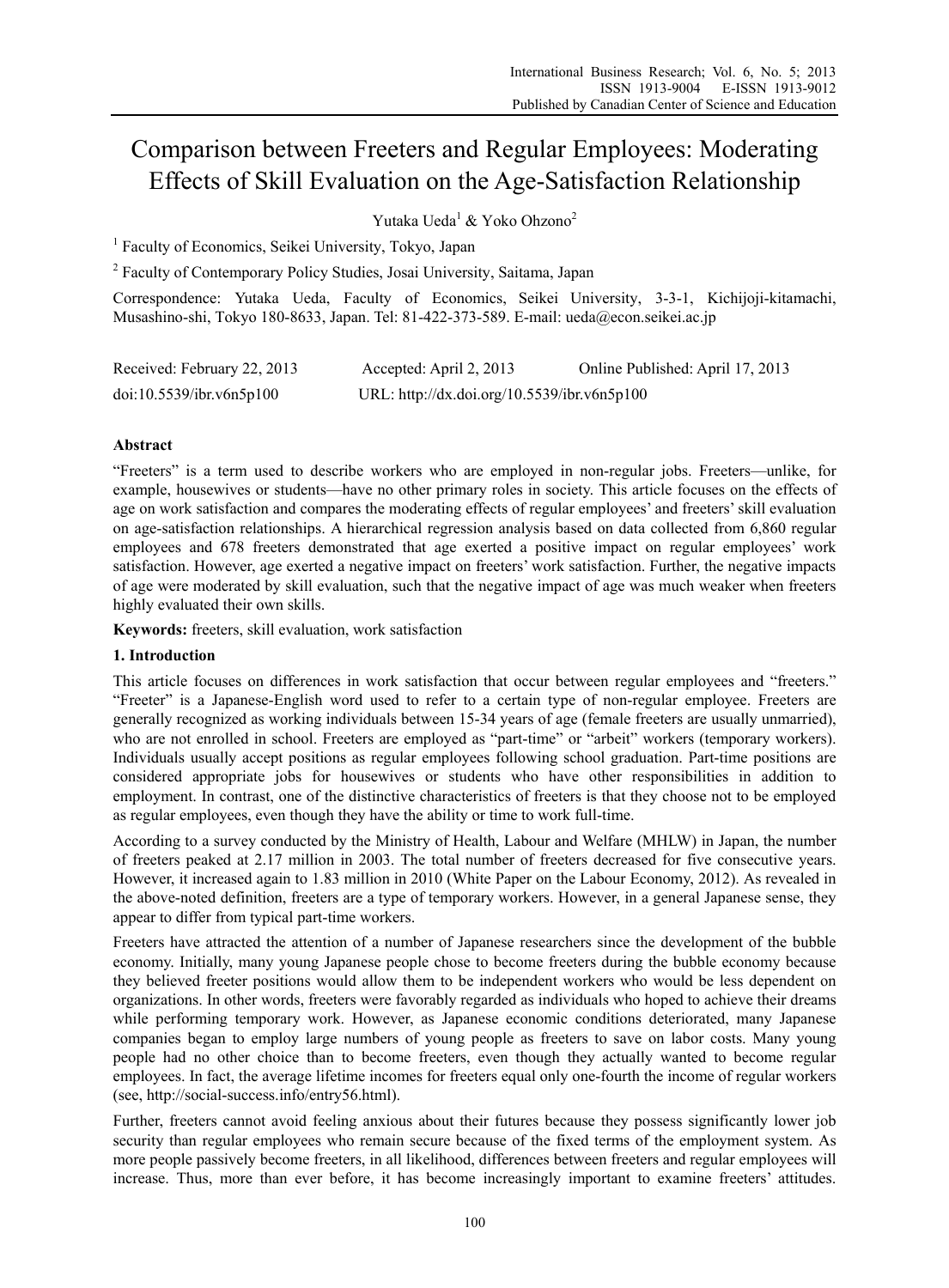However, although a number of studies have compared non-regular workers' situations to regular workers' situations, only a limited number of studies have focused on the development of freeters' attitudes and explored how freeters' attitudes may differ from regular employees' attitudes. In particular, this article aims to examine whether freeters' skill evaluation influence their work satisfaction and moderate the relationship that exists between age-satisfaction, using data collected from "Working Persons Data, 2010," a survey conducted by Recruit Works Inc. (RWI).

#### **2. Freeters' Motives to Become and Continue to Work as Freeters**

The Ministry of Health, Labour, and Welfare (MHLW) in Japan has defined "freeters" as individuals between the ages of 15 and 34 who have graduated from school (and, in the case of females, are unmarried), who are employed as the following types of workers: (1) Workers whose employment categories are determined by their employers as "part-time" or "arbeit" (temporary workers); (2) Unemployed individuals who are searching for part-time/arbeit jobs; and (3) Members of the non-labor force population who hope to find part-time/arbeit jobs, who are not otherwise engaged in household labor or education. Although the definition provided by MHLW appears most frequently in research literature, some other definitions of freeters have been proposed. For example, Abe (2005) argued that MHLW's definition does not necessarily reflect a general image of freeters. He proposed a new definition that describes freeters as individuals who have been employed as part-time or arbeit workers for less than five years. Further, Mori, Sakata, & Yamada (2003) compared a variety of definitions provided for freeters. One of the main reasons why these definitions are not consistent is that young people often have different motives for becoming freeters.

Young people become freeters for a variety of reasons (Hoshi, 2005). Researchers have discovered three different types of freeters: moratorium types, dream-chaser types, and no-alternative types. Moratorium-type freeters consist of individuals who are willing to take positions as temporary workers for short periods because they do not yet want to enter the world of work. They realize the time will come when they will have to accept regular jobs. However, they hope the time has not yet arrived for them to move forward. Dream-chaser-type freeters dream of pursuing careers in the future. At times, their current temporary jobs may be related to their dream professions (e.g., a freeter who works at a law office who hopes to make his dream to be a lawyer a reality in the future). Yet, a woman who works at a restaurant who dreams of becoming a singer might maintain a current job that is irrelevant to her future dream career. Although these two types of freeter positions are positively chosen by individuals who hope to pursue other careers, at times, some individuals have no other choices except to become freeters, even though they initially wanted to become regular employees. This type of situation particularly affects no-alternative-type freeters.

Depending on the assumptions made about freeters' motives, images of freeters vary from positive (freedom, ease, or enjoyable) to negative (escape from future, low status, or dead-end) (Adachi, 2007; Ito, 2008; Katayama, 2008; Sugiyama & Kanda, 2003). Although, in general, society has adopted negative views of freeters, some studies have shown that certain members of society will adopt positive views of freeters if they assume freeters have positive motives. For example, Tozuka (2008) discovered that students adopted different attitudes toward the above-mentioned three types of freeters. The students adopted the most favorable attitudes towards dream-chaser freeters.

Employees' work satisfaction is one of the most important topics in organizational behavior. Freeters' work satisfaction might differ depending on their aims or motives for accepting freeter employment. In particular, work satisfaction differs between individuals who positively chose freeter positions to fulfill their future goals, and individuals who are forced to become freeters because they have no other chances for employment as regular employees. Yet, individuals' initial motives to become freeters do not completely determine their work satisfaction. In fact, some individuals may become frustrated when they learn about the severity of actual vocational life, despite the fact that they positively chose to become freeters who maintain many dreams, and vice-versa.

One of the most important considerations is the effects of age and skill evaluation on individuals who choose to become freeters. First, in the case of regular employees, aging often results in higher status and higher salaries (particularly within the Japanese seniority system). Therefore, older regular employees are believed to be more satisfied with their work than their younger counterparts (Choi, 1997). However, with respect to freeters, aging signifies the shattering of dreams for dream-chaser-type freeters, and the development of progressively inextricable situations for no alternative-type freeters. Thus, with respect to freeters, it is possible that the effects of aging on work satisfaction will be negative, unlike the effects of aging on the regular employees' work satisfaction.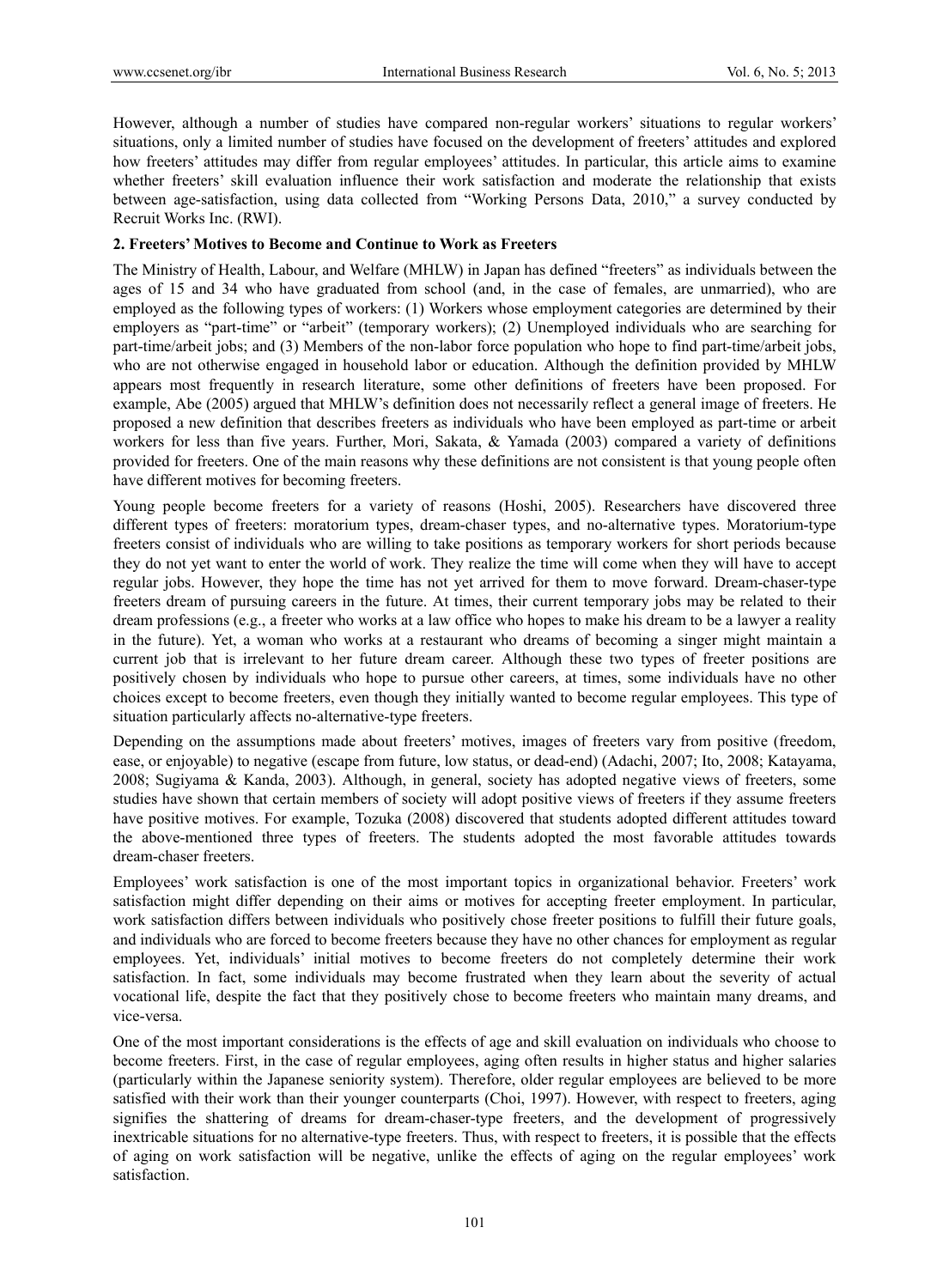Skill evaluation is a term used to describe how workers evaluate their own skills. Skill evaluation is believed to exert a positive effect on work satisfaction. If workers believe they have strong skills, they gain increased confidence when they perform challenging tasks and they gain enjoyment from completing these tasks (Houghton & Jinkerson, 2007; Karatepe, Uludag, Menevis, Hadzimehmedagic, & Baddar, 2007; Schyns, & Sczesny, 2010). This concept holds true for both regular employees and freeters. However, with respect to freeters, if aged persons who continue to settle for positions as freeters strongly evaluate their skills, they will continue to maintain their dreams and ignore hardships inherent in freeter positions. In other words, skill evaluation exerts a moderating effect on the age-satisfaction relationship with respect to freeters. Although his research did not focus on elderly freeters, Yamamoto (2009) revealed that individuals who were more tolerant of freeters and who possessed stronger self-efficacy had more intense orientation toward self-growth and challenging career than those who were similarly tolerant of freeters but possessed weaker self-efficacy. These orientations helped them look away from disadvantages that resulted from aging within both their organizations and within society.

It might be argued that skill evaluation may consistently exert a moderating effect on the age-satisfaction relationship regardless of employment status. However, because most regular employees are believed to have acquired current employment statuses similar to statuses they had initially desired, regular employees will experience less frustration. They will not experience the type of frustration caused by feeling stuck in unstable situations experienced by freeters, even if regular employees believe they possess weak skills. Therefore, with respect to regular employees, the effects of aging and skill evaluation are believed to be independent of one another.

#### **3. Hypotheses**

Based on the discussion presented above, we propose the following hypotheses. First, regular employees are promoted and provided with important, satisfying jobs as they age. In particular, this occurs under the Japanese seniority system that still pervades most Japanese organizations. It is believed that regular employees' work satisfaction will increase as they get age. In contrast, freeters begin to realize how difficult it can be to make their dreams come true. They may relinquish their dreams as they age. In comparison with regular employees, freeters have limited opportunities to assume important responsibilities within their organizations. In contrast to regular employees, freeters will become increasingly dissatisfied with their work as they age. Therefore, we propose the following hypotheses:

H1: Age will exert a positive effect on work satisfaction with respect to regular employees.

H2: Age will exert a negative effect on work satisfaction with respect to freeters.

Each working individual occasionally wonders whether his/her skills contribute benefits to his/her organization. When working individuals highly evaluate their own skills, they can increase their self-confidence. In addition, they will feel reassured that they are considered worthwhile to their organizations. These factors will help them feel more satisfied with their work, regardless of their employment status. Therefore, we propose the following hypothesis:

H3: Skill evaluation will exert a positive effect on work satisfaction with respect to both regular employees and freeters.

Finally, as freeters age, they begin to realize that their dreams will no longer come true. If they believe they will be able to maintain skills strong enough to enable them to change their present work situations, the negative effects of aging on work satisfaction will be weakened. This means that the negative effects of aging on work satisfaction will differ based on freeters' evaluation of their own skills. In contrast, regular employees' skill evaluations fail to exert this type of moderating effect because regular employees do not experience feelings of disappointment as they age. Thus, we propose the following hypothesis that is solely related to the moderating effects of skill evaluation with respect to freeters.

H4: Skill evaluation will moderate the relationships between age and work satisfaction with respect to freeters because the negative effects of age on work satisfaction will be weaker when freeters possess strong skill evaluation than when freeters possess weak skill evaluation.

### **4. Research Method**

#### *4.1 Sample*

Data collected from the "Working Persons Survey, 2010" were used in this study. The "Working Persons Survey" has been conducted every two years since 2000 by Recruit Works Inc. (RWI). The last survey was conducted in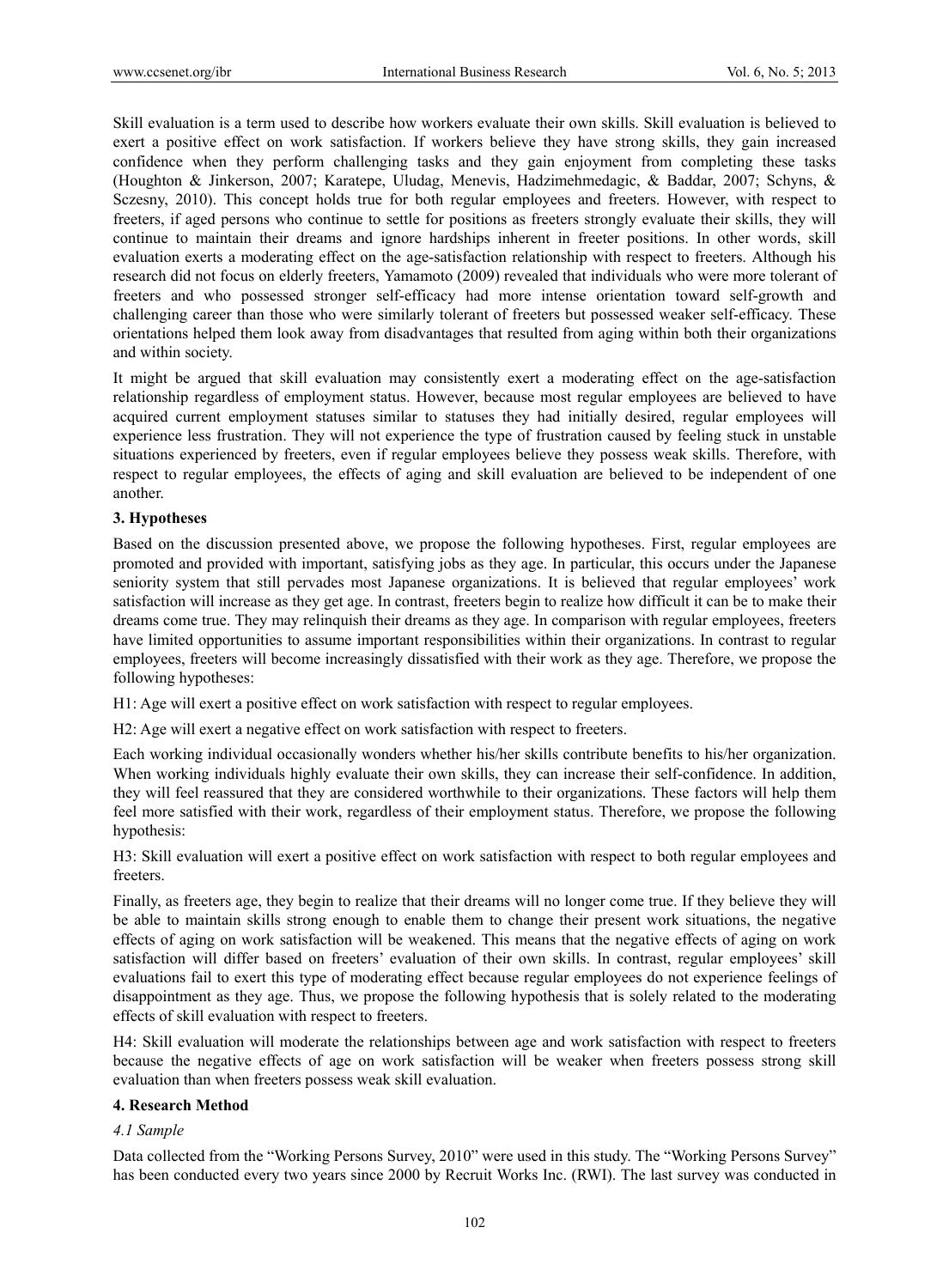2010. RWI deposited this data in the Social Science Japan Data Archive (SSJDA), at the Center for Social Research and Data Archives, Institute of Social Science, The University of Tokyo, and SSJDA gave us permission to use this data. RWI surveyed more than 9,000 working individuals between the ages of 18 and 59 who lived in the Tokyo metropolitan area. These working individuals consisted of regular employees, contracted employees, freeters, part-timers, contingent employees, and others. However, this study used data solely from regular employees ( $N = 6,860$ ) and freeters ( $N = 678$ ).

#### *4.2 Measures*

We conducted a correlation analysis and a hierarchical regression analysis. We adopted the following measures as independent or dependent variables.

*Age*: Respondents' real ages were used as variables.

*Skill evaluation*: Skill evaluation was measured based on the average of responses to fifteen questions that ranged from [1] "I do not have (the following skill)" to [5] "I have sufficient skills in (the following skill)." Questions ranged between items related to analytical skills, items related to human relationship skills, and items related to current job-related skills. Sample items included, "Skills to build better human relationships," "Skills used to collect and analyze information to clarify problems," and "Skills and knowledge required to perform my current job." Cronbach's alphas equaled 0.908 for the regular employees' sample and 0.919 for the freeters' sample.

*Work satisfaction*. Employees derive work satisfaction from a variety of sources. An average of responses to three Likert-type questions queried the extent of respondents' satisfaction with their jobs, workplaces, and employment organizations was used. Cronbach's alphas equaled 0.891 for the regular employees' sample and 0.909 for the freeters' sample.

*Gender*: Genders ([1] male, [2] female) were used as control variables for the regression analysis.

### **5. Results**

### *5.1 Differences in Work Satisfaction Based on Employment Status and Gender*

Table 1 shows the differences in averages of work satisfaction based on employment status and gender. First, work satisfaction for male freeters (mF) was significantly lower than work satisfaction for male regular employees (mR). In contrast, work satisfaction for female freeters (fF) failed to differ from work satisfaction for female regular employees (fR). Female freeters (fF) demonstrated significantly greater work satisfaction than male freeters (mF). Further, gender appeared to exert consistent effects on work satisfaction. Regardless of employment status, female employees demonstrated greater work satisfaction than male employees.

This result might signify that freeters' positions differ between male and female employees. With respect to male employees, their first priority as adults is probably to gain employment as regular employees. Male freeters' lower satisfaction than male regular employees means their gaining employment as freeters is, in most cases, the result of passive choices. In contrast, female employees appear to face situations that differ from males' situations. Female freeters did not express weaker work satisfaction than female regular employees. Female freeters demonstrated greater work satisfaction than male freeters. This may signify that a considerable proportion of females positively chose to become freeters.

| Employment status     | Male $(m)$    | Female (f)    |  |
|-----------------------|---------------|---------------|--|
| Regular Employees (R) | 3.2974        | 3.3498        |  |
| $(N = 6,860)$         | $(N = 4.913)$ | $(N = 1.947)$ |  |
| Freeters $(F)$        | 3.1034        | 3.3505        |  |
| $(N = 678)$           | $(N = 387)$   | $(N = 291)$   |  |
|                       |               |               |  |

Table 1. Work satisfaction based on employment status and gender

Note: Significant differences ( $p < 5\%$ ): mR  $> mF$ , mR  $\leq fR$ , mF  $\leq fF$ .

#### *5.2 Basic Statistics and Inter-Correlations*

Table 2 displays basic statistics, reliabilities (Cronbach's alphas), and inter-correlations for variables related to regular employees and freeters. With respect to correlations, correlations related to regular employees are displayed on the lower left side of Table 2. Correlations related to freeters are displayed on the upper right side of Table 2. Reliabilities are depicted as a diagonal line (the left side depicts regular employees and the right side depicts freeters).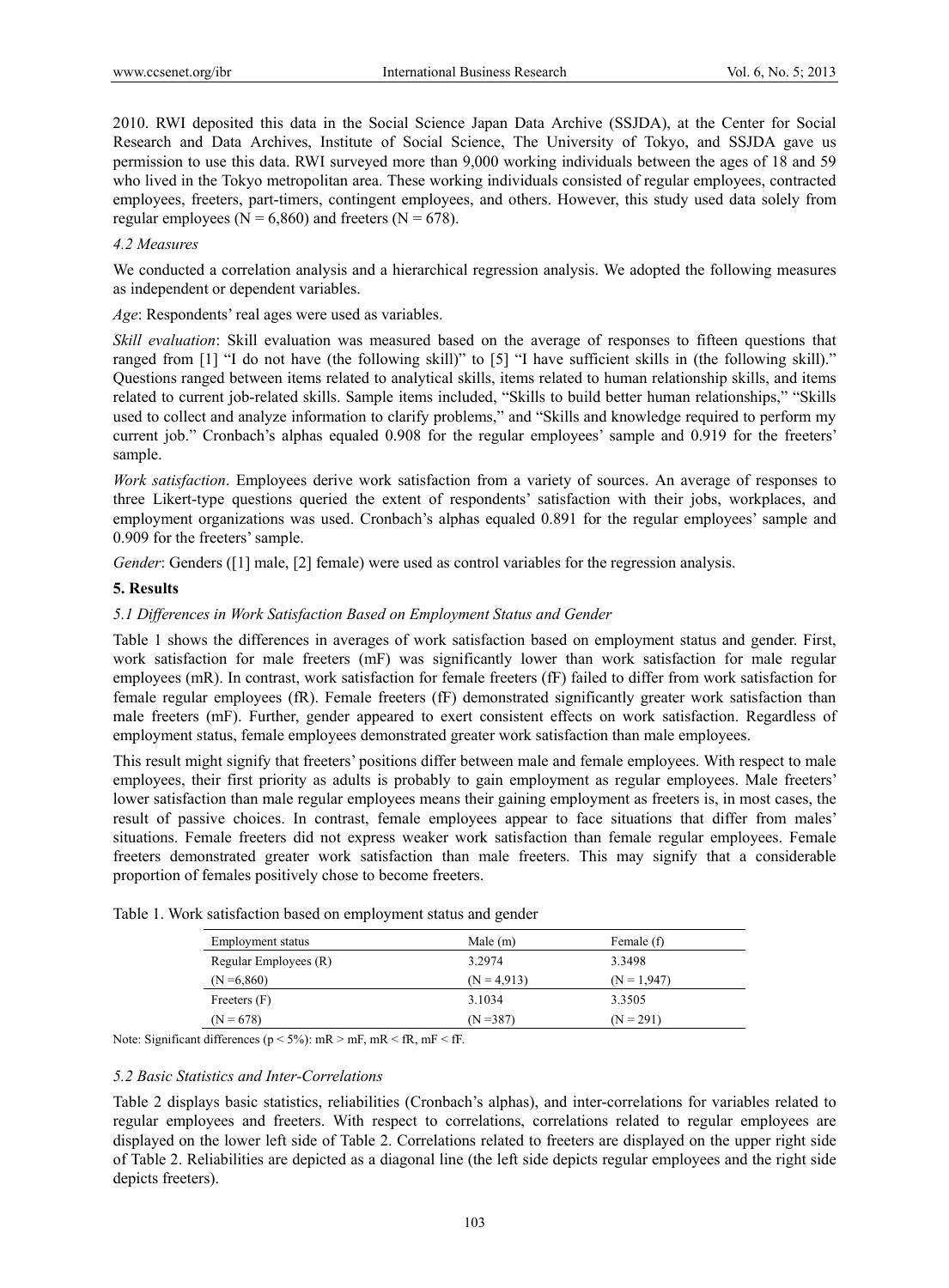When we compare the correlations, we discover several similarities or dissimilarities based on employment status. First, gender demonstrates a significant negative correlation with skill evaluation for the regular employees' sample ( $\gamma = -.116$ ,  $p < .001$ ), but does not demonstrate a significant negative correlation with skill evaluation for freeters ( $\gamma = -011$ , n.s.). Two possible reasons may explain why male regular employees possess higher evaluation of their own skills than female regular employees. First, male regular employees are the sole employees provided with challenging tasks that enhance their skills. Second, employment as regular employees inspires male employees' confidence in their own skills because their specific culture encourages them to believe that only regular employees are highly skilled, whether or not this is true. Unfortunately, it is difficult to confirm which explanation is reflected in regular employees' actual situations based on this data.

The correlations between age and other variables were not similar based on employment status. In particular, the correlation between age and work satisfaction should be noted. With respect to regular employees, the correlation was significantly positive ( $\gamma = .068$ ,  $p < .001$ ). This means older employees demonstrated greater satisfaction with their work than their younger counterparts. However, a similar correlation did not appear in the freeters' sample ( $\gamma = -0.070$ , n.s.). Based on this correlation analysis, freeters' ages apparently did not exert effects on their work satisfaction, although we assumed that older freeters were *less* satisfied with their work than younger freeters because the proportion of "no-alternative type" freeters was higher for old freeters than for young freeters. However, this simple correlation analysis ignores the effects of factors other than age. We expect that the regression analysis provided in the next section will reveal relationships that are more complicated.

|                   | Regular Employees |                          | Correlations |          |                         |                   | Freeters |                |
|-------------------|-------------------|--------------------------|--------------|----------|-------------------------|-------------------|----------|----------------|
| Variables         | Means             | <b>Std Dev</b><br>Gender |              | Age      | <b>Skill Evaluation</b> | Work Satisfaction | Means    | <b>Std Dev</b> |
| Gender            | 1.284             | .451                     | -            | .011     | $-.011$                 | $.136**$          | 1.429    | .495           |
| Age               | 39.380            | 10.247                   | $-.147**$    | -        | $.117**$                | $-.070$           | 28.090   | 9.138          |
| Skill evaluation  | 3.654             | .596                     | $-116**$     | $.263**$ | .908/.919               | $.164**$          | 3.356    | .683           |
| Work satisfaction | 3.312             | .877                     | $.027*$      | $.068**$ | .159**                  | .891/.909         | 3.209    | .899           |

Table 2. Basic statistics and inter-correlations related to variables

Notes:  $N = 6,860$  (regular employees);  $N = 678$  (freeters); \*\*:  $p < .01$ ; \*:  $p < .05$ .

#### *5.3 Results of Hierarchical Regression Analyses*

Tables 3 and 4 illustrate the results of the hierarchical regression analyses. Work satisfaction served as a dependent variable. In this analysis, demography variables, such as gender and age, were entered in the equation during the first step (Model 1). Then, skill evaluation was entered (Model 2). Finally, to discover the moderating effects of skill evaluation on age, the products of two variables were entered (Model 3).

First, with respect to Model 1, gender consistently exerted a significant positive impact on work satisfaction in both samples. This means that female employees tended to have greater work satisfaction than their male counterparts regardless of differences in employment status (β = .137, p < .001 for regular employees; β = .038,  $p = .002$  for freeters). This result corresponds to the results of the correlation analysis described above. Second, the effects of age differed between regular employees and freeters. The results of the significant positive coefficient of age in the regular employees' sample signified that older regular employees tended to have greater work satisfaction than their younger counterparts ( $\beta = .074$ ,  $p < .001$ ). This result supports H1. However, although it was not as strong a relationship, age exerted a negative impact on work satisfaction in the freeters' samples  $(\beta = -0.071, p = 0.061)$ . This was also reflected in the results of the correlation analysis discussed in the previous section. This result supports H2.

Skill evaluation exerted a significant positive impact on work satisfaction in both samples ( $\beta$  = .156, p < .001 for regular employees,  $β = .176$ ,  $p < .001$  for freeters). This means, for both regular employees and freeters, employees who highly rated their own skills tended to have greater work satisfaction than employees who rated their own skills at lower levels. Thus, H3 was supported. Finally, the products of age and skill evaluation were significantly positive in the freeters' sample ( $\beta$  = .093, p = .017). However, the products were not significant in the regular employees' sample ( $\beta = -0.013$ , n.s.). This means that, in the freeters' sample, some moderating effects between age and skill evaluation were apparent. However, the effects of these two variables were independent in the regular employees' sample.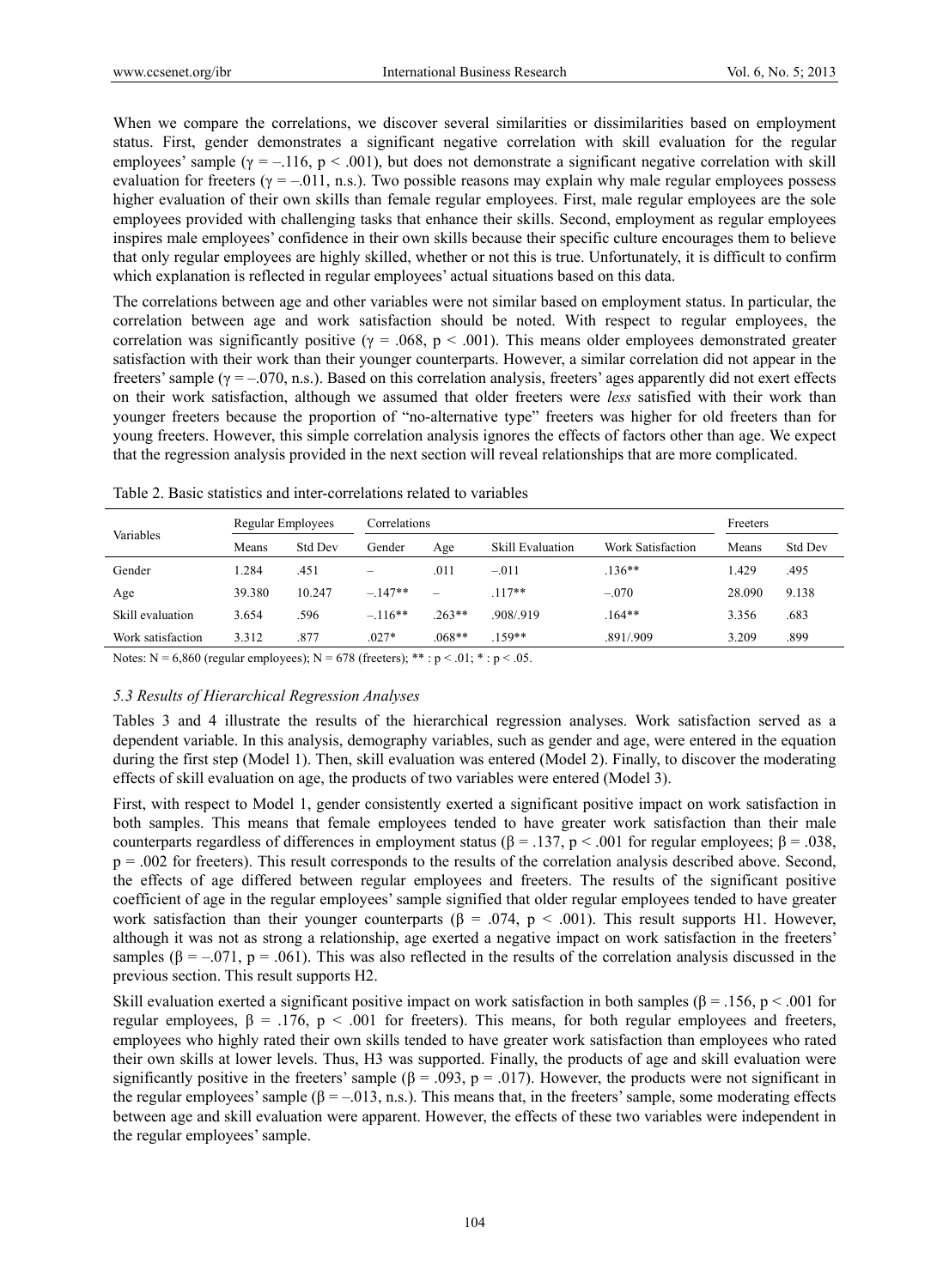| models |                         | Unstandardized Coefficient |                  | <b>Standardized Coefficients</b> |          |        | $\triangle R^2$ | $\triangle F$    |
|--------|-------------------------|----------------------------|------------------|----------------------------------|----------|--------|-----------------|------------------|
|        |                         | B                          | <b>Std Error</b> | (Beta)                           |          | Sig.   | adj $R^2$       | $\boldsymbol{F}$ |
| 1      | (Constant)              | 2.969                      | .056             |                                  | 53.417   | < 0.01 |                 |                  |
|        | Gender                  | .074                       | .024             | .038                             | 3.104    | .002   | .006            | $20.930**$       |
|        | Age                     | .006                       | .001             | .074                             | 6.072    | < 0.01 | .006            | $20.930**$       |
| 2      | (Constant)              | 3.070                      | .056             |                                  | 55.289   | < 0.01 |                 |                  |
|        | Gender                  | .098                       | .023             | .050                             | 4.153    | < 0.01 |                 |                  |
|        | Age                     | .003                       | .001             | .035                             | 2.785    | .005   | .023            | 159.251**        |
|        | <b>Skill Evaluation</b> | .230                       | .018             | .156                             | 12.619   | < 0.01 | .028            | 67.359**         |
| 3      | (Constant)              | 3.072                      | .056             |                                  | 55.294   | < 0.01 |                 |                  |
|        | Gender                  | .098                       | .023             | .050                             | 4.170    | < 0.01 |                 |                  |
|        | Age                     | .003                       | .001             | .035                             | 2.795    | .005   |                 |                  |
|        | Skill Evaluation        | .228                       | .018             | .155                             | 12.491   | < 0.01 | .000            | 1.113            |
|        | Age*Skill Evaluation    | $-.002$                    | .002             | $-.013$                          | $-1.055$ | .291   | .028            | 50.798**         |

Table 3. Results of the hierarchical regression analysis (regular employees)

Table 4. Results of the hierarchical regression analysis (freeters)

| models |                                                                                                                    | Unstandardized Coefficient |           | <b>Standardized Coefficients</b> |          |        | $\triangle R^2$ | $\triangle F$ |  |
|--------|--------------------------------------------------------------------------------------------------------------------|----------------------------|-----------|----------------------------------|----------|--------|-----------------|---------------|--|
|        |                                                                                                                    | B                          | Std Error | (Beta)                           | t        | Sig.   | adj $R^2$       | $\cal F$      |  |
|        | (Constant)                                                                                                         | 3.052                      | .147      |                                  | 20.698   | < 0.01 |                 |               |  |
|        | Gender                                                                                                             | .249                       | .069      | .137                             | 3.600    | < 0.01 | .024            | $8.167**$     |  |
|        | Age                                                                                                                | $-.007$                    | .004      | $-.071$                          | $-1.877$ | .061   | .021            | $8.167**$     |  |
| 2      | (Constant)                                                                                                         | 3.103                      | .146      |                                  | 21.308   | < 001  |                 |               |  |
|        | Gender                                                                                                             | .252                       | .068      | .139                             | 3.711    | < 0.01 |                 |               |  |
|        | Age                                                                                                                | $-.009$                    | .004      | $-.092$                          | $-2.440$ | .015   | .031            | 21.772**      |  |
|        | <b>Skill Evaluation</b>                                                                                            | .232                       | .050      | .176                             | 4.666    | < 001  | .050            | 12.870**      |  |
| 3      | (Constant)                                                                                                         | 3.143                      | .146      |                                  | 21.518   | < 0.01 |                 |               |  |
|        | Gender                                                                                                             | .252                       | .068      | .139                             | 3.715    | < 0.01 |                 |               |  |
|        | Age                                                                                                                | $-.011$                    | .004      | $-.110$                          | $-2.867$ | .004   |                 |               |  |
|        | Skill Evaluation                                                                                                   | .256                       | .051      | .194                             | 5.061    | < 0.01 | .008            | $5.760**$     |  |
|        | Age*Skill Evaluation                                                                                               | .014                       | .006      | .093                             | 2.400    | .017   | .057            | $11.160**$    |  |
|        | Figure 1 depicts the moderating effect of skill evaluation on the effects of age on work satisfaction with respect |                            |           |                                  |          |        |                 |               |  |

to freeters. Although age exerted a negative effect on work satisfaction, this effect was significantly weaker when freeters highly evaluated their skills, rather than when freeters evaluated their skills at lower levels. A good illustration of this effect is provided in Figure 1. This result supported H4.



Figure 1. Moderating effects of skill evaluation on the effects of age on work satisfaction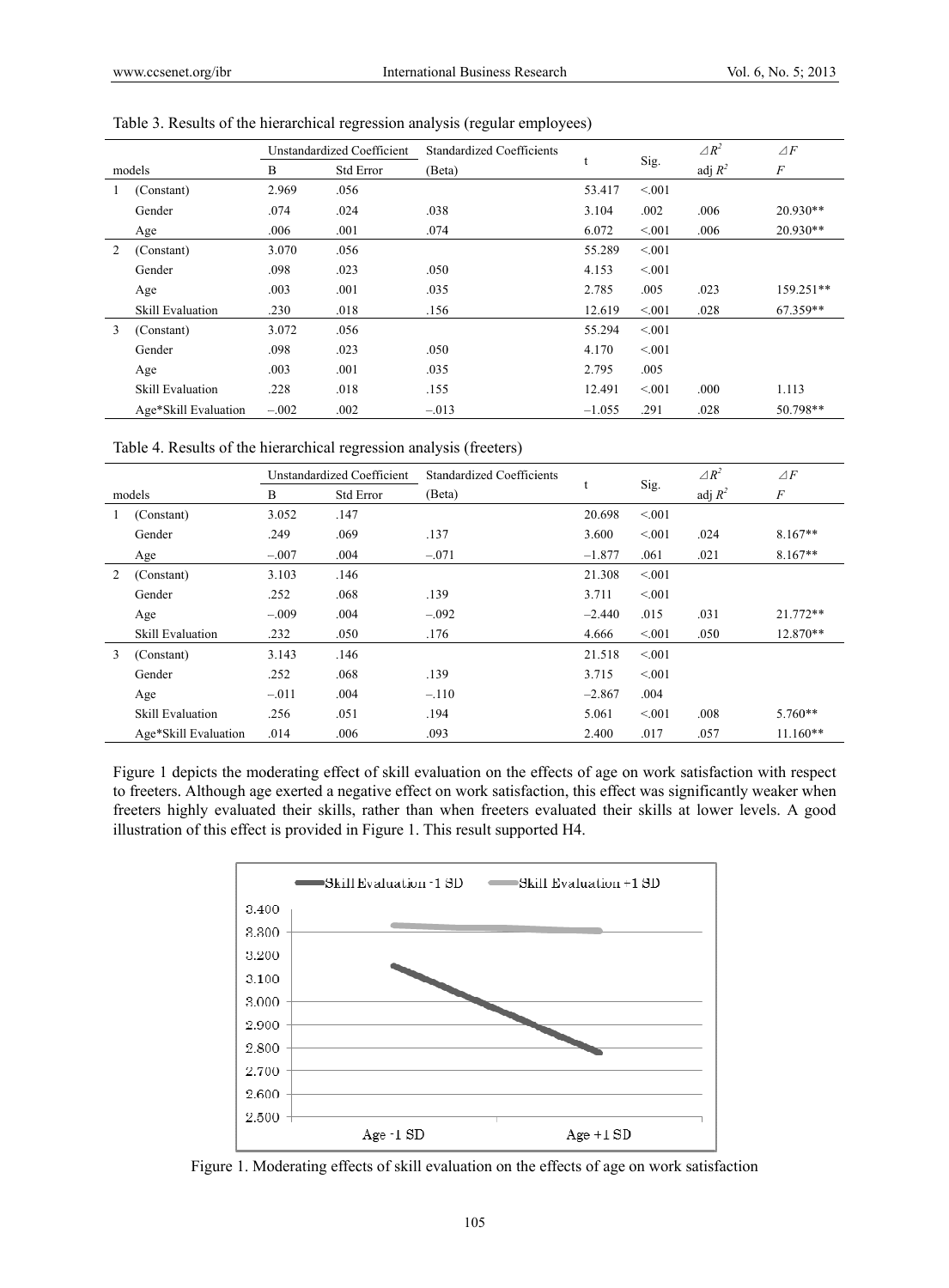#### **6. Discussion and Conclusions**

This article aimed to discover differences in the effects of age on work satisfaction, as well as its moderating effects on the age-satisfaction relationship that exists between regular employees and freeters. Empirical result supported all four hypotheses we proposed. Because of the harsh economic situation in Japan, the increasing employment freeters continues to cause significant problems for Japanese society. Legal systems that hope to improve economic and social conditions of temporary workers, including freeters, have gradually been established in Japan. However, a challenge of equal importance as the establishment of legal systems is the discovery of effective ways to motivate temporary workers who are more likely to lose their motivation to work because they are employed in low positions in their organization. This article suggests the importance of considering the attitudes of temporary workers, such as freeters.

One of the most important goals of human resource management in organizations is to increase employees' work satisfaction. This article demonstrated the important role of freeters' enhanced skill evaluation on their work satisfaction. However, as discussed previously, different types of freeters work for different organizations. It might not always be possible to enhance the actual skills of some types of freeters. In particular, it might be more difficult to train elderly freeters because they frequently lack the flexibility to adapt to new technology and work environments. However, one of the more important and effective ways to assist freeters would be to change their perceptions of their usability in organizations. A variety of specific methods aimed at the improvement of self-discovery for elderly freeters should be adopted by organizations.

This research has several limitations. First, although this article compares freeters with regular employees, other types of employees also operate in the workplace, such as contingent employees, contracted employees, and part-timers. The distinction between freeters and part-timers is not based on employers' positioning. Rather, it is based on employees' conditions. In other words, the distinction is based on whether employees possess other social positions (e.g., housewives or students). Therefore, determination of the differences between freeters and part-time workers is an important topic for future research.

Second, in this study, a problem occurred related to the data collection method. RWI asked respondents to select appropriate categories from multiple employment statuses. However, because of the ambiguity inherent in the definition of freeters, or because of their complicated images, the ways that respondents interpreted and discerned these categories was unclear. In particular, the word, "freeters" has both positive and negative implications. It remains unclear whether respondents who maintained negative assumptions about freeters were willing to choose "freeters" as their employment status category, even though their work statuses met the definition for freeters. Therefore, if only those persons who positively evaluated freeters chose freeters, then the freeters' sample for this survey might have been biased to a certain degree.

Finally, although our study used an overall skill evaluation measure that was calculated by averaging responses to fifteen items, some distinctive skills may have been evaluated differently by working persons. Although skill evaluation was found to serve as a moderator on the age-satisfaction relationship, evaluation of different aspects of skills might have exerted a different moderating effect on that relationship depending on the deterioration of freeters' future expectations as they age.

Despite these limitations, to our knowledge, this is the first study to focus on the variety of moderating effects of skill evaluation that occur between regular employees and freeters. Future studies will improve our research framework and adopt more rigorous methods to determine factors that affect freeters' work situations and attitudes.

#### **References**

Abe, Y. (2005). A note on freeters [in Japanese]. *Journal of Economics, Asia University*, *29*(3), 75-85.

- Adachi, T. (2007). Structure and determinants of affirmative attitudes among Japanese youth regarding part time workers known as freeters [in Japanese]. *The Japanese Journal of Experimental Social Psychology*, *47*(1), 39-50. http://dx.doi.org/10.2130/jjesp.47.39
- Bandura, A. (1997). *Self-efficacy: The exercise of control*. New York: Freeman.
- Bandura, A. (2001). Social cognitive theory: An agentic perspective. *Annual Review of Psychology*, *52*(1), 1-26. http://dx.doi.org/10.1146/annurev.psych.52.1.1
- Choi, E. S. (1997). Environmental changes and morale of working people: Focusing on the business cycle and job satisfaction [in Japanese]. *Mita Business Review, 39*(6), 59-67.

Hoshi, M. (2006). Freeter in Chiba: Questionnaire survey report (from May to August 2005) [in Japanese]. *The*